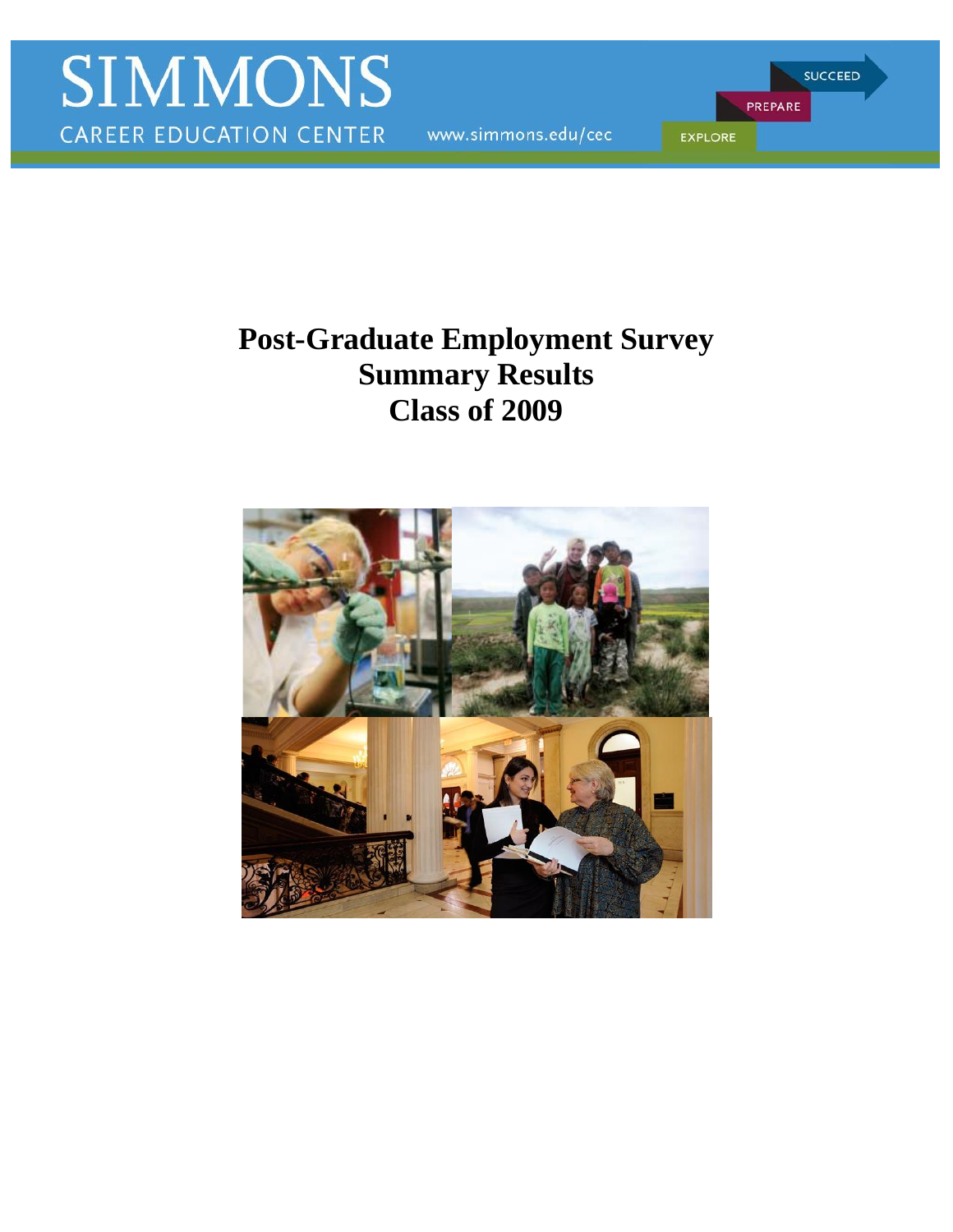Each year Simmons College surveys recent undergraduates one year out to determine their employment and/or further education status. The most recent survey was conducted in the spring of 2010 for the Class of 2009. The following is a summary of the results from that survey:

# **RESPONSE RATE**

| <b>Response Rate:</b>         | 62% |
|-------------------------------|-----|
| <b>Total Number Surveyed:</b> | 367 |
| <b>Total Responses:</b>       | 229 |

### **Largest Majors and Response Rate:**

| <b>Department</b> | Rank | <b>Total Grads</b> | <b>Response Rate</b> |
|-------------------|------|--------------------|----------------------|
| <b>Nursing</b>    |      | 77                 | 66%                  |
| <b>Biology</b>    |      | 47                 | 64%                  |
| Communications    | 3    | 42                 | 52%                  |
| Psychology        | 4    | 37                 | 70%                  |
| Management        | 5    | 35                 | 57%                  |
|                   |      |                    |                      |

# **OVERALL**

| , , , , , , ,                                  |                                            |
|------------------------------------------------|--------------------------------------------|
| <b>Overall Employment Rate:</b>                | 95%                                        |
| <b>Full-time</b>                               |                                            |
| <b>Employed Full-time:</b>                     | 56%                                        |
| <b>Graduate School Full-time:</b>              | 18%                                        |
| <b>Employed and Grad School Full-time:</b>     | <u>8%</u>                                  |
| <b>Full-time Rate:</b>                         | 84% (excludes "Other" in calculating rate) |
| Employed Part-time (temp, internship, etc.):   | 11%                                        |
| <b>Seeking Employment:</b>                     | 5%                                         |
| Other:                                         | 2%                                         |
| <b>EMPLOYMENT</b>                              |                                            |
| <b>Top Fields of Employment:</b>               |                                            |
| Healthcare<br>$\bullet$                        | 49%                                        |
| <b>Communications &amp; Media</b><br>$\bullet$ | 10%                                        |
| Human & Social Services<br>$\bullet$           | 8%                                         |
| Education<br>$\bullet$                         | 6%                                         |
| <b>Business &amp; Finance</b><br>$\bullet$     | 5%                                         |
| Government                                     | 5%                                         |

Sciences 5%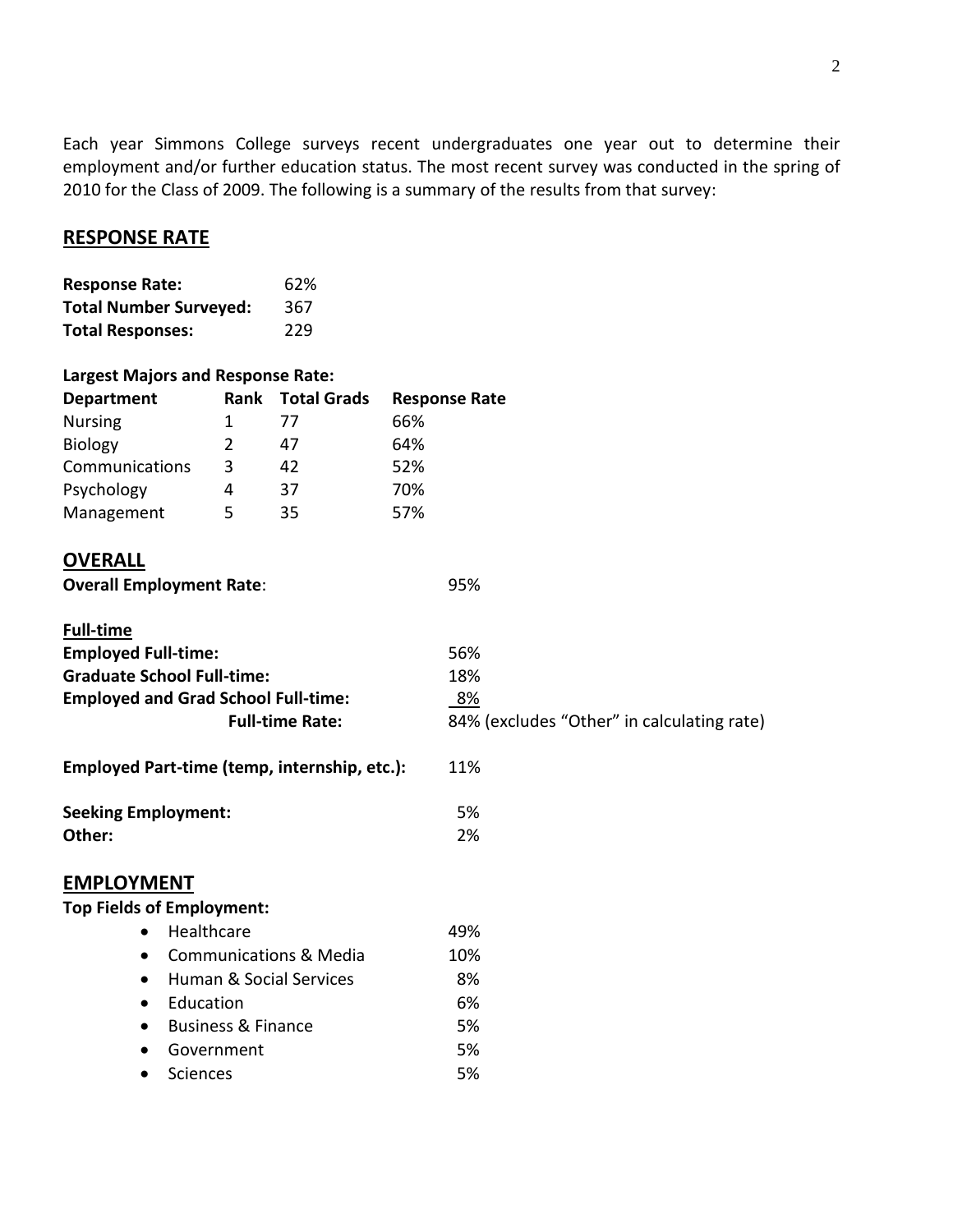#### **Top Employers:**

- Americorps
- Beth Israel Deaconess Medical Center
- Brigham & Women's Hospital
- Harvard University
- Massachusetts General Hospital

## **Other Selected Employers:**

- Apple, Inc.
- Dana-Farber Cancer Institute
- DeCordova Sculpture Park and Museum
- Liberty Mutual Group
- New England Center for Children

#### **Relation to major:**

• Related/Somewhat Related 88%

## **Length of Job Search:**

- Within 3 months of graduation 31%
- 3-6 months after graduation 24%
- 6-12 months after graduation 21%

## **Method of Finding Job (could select more than one):**

- Networking 38%
- Internet job site 32%
- Internship/clinical placement 15%
- Direct employer contact 15%

#### **Salary:**

- Average Salary \$39,240 • Median Salary \$37,720
- Range  $$11,000 - $65,000$

# **Location of Employment:**

- Massachusetts 67%
- Elsewhere in New England 13%
- Outside New England 18%
- International 2%
- Partners Healthcare
- Simmons College
- Spaulding Rehabilitation Hospital
- Tufts Medical Center
- US Army
- Paramount Pictures
- Peabody-Essex Museum
- Pearson Education
- Social Security Administration
- Yale New Haven Hospital